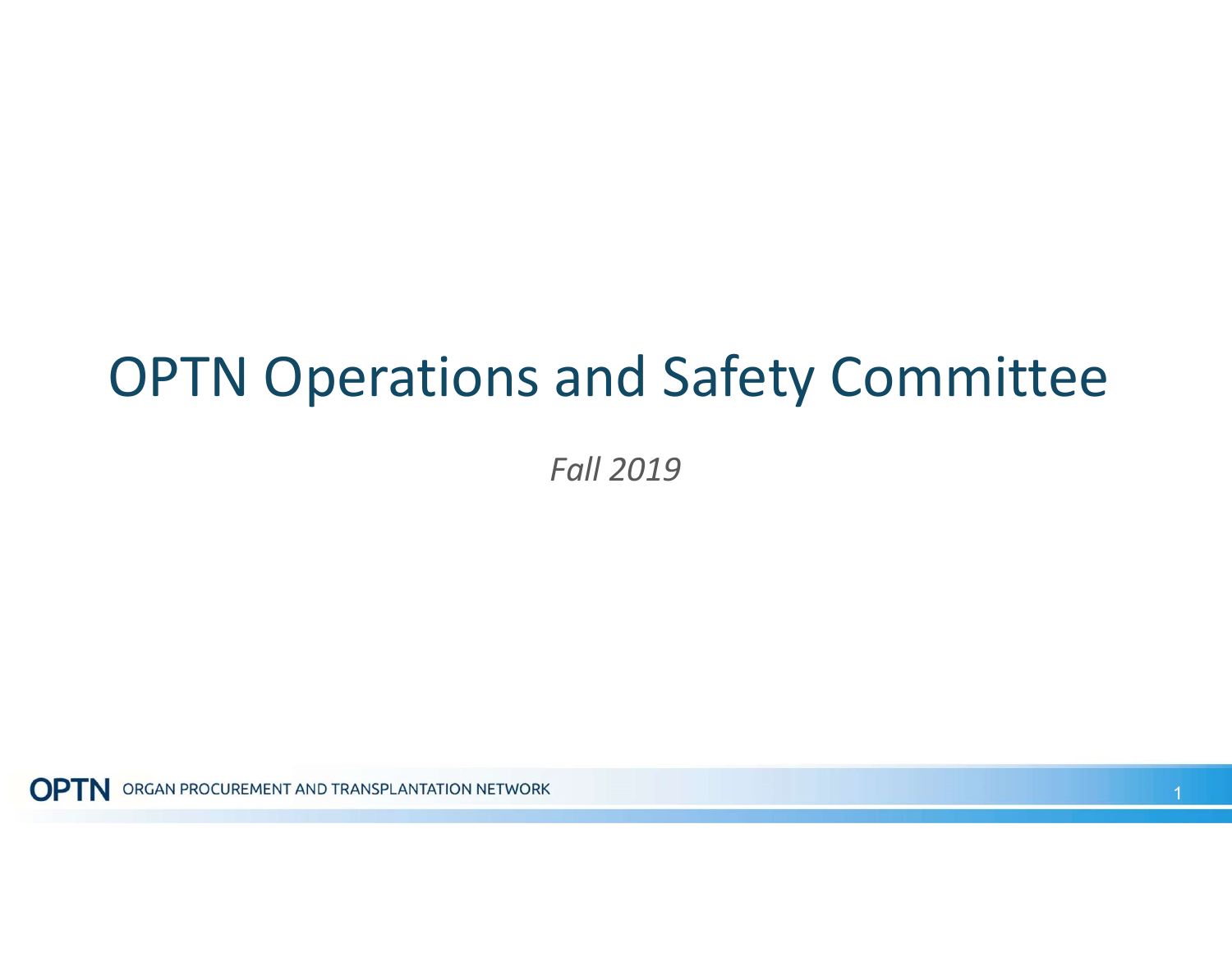## Recent Public Comment Proposals

- Guidance Document on Effective Practices in Broader Distribution
	- Removed sections related to finance and billing
	- Board approved during June Board meeting (June 9, 2019)
- Available on the OPTN website: [https://optn.transplant.hrsa.gov/media/2993/osc\\_boardreport\\_201906.p](https://optn.transplant.hrsa.gov/media/2993/osc_boardreport_201906.p) <u>df</u>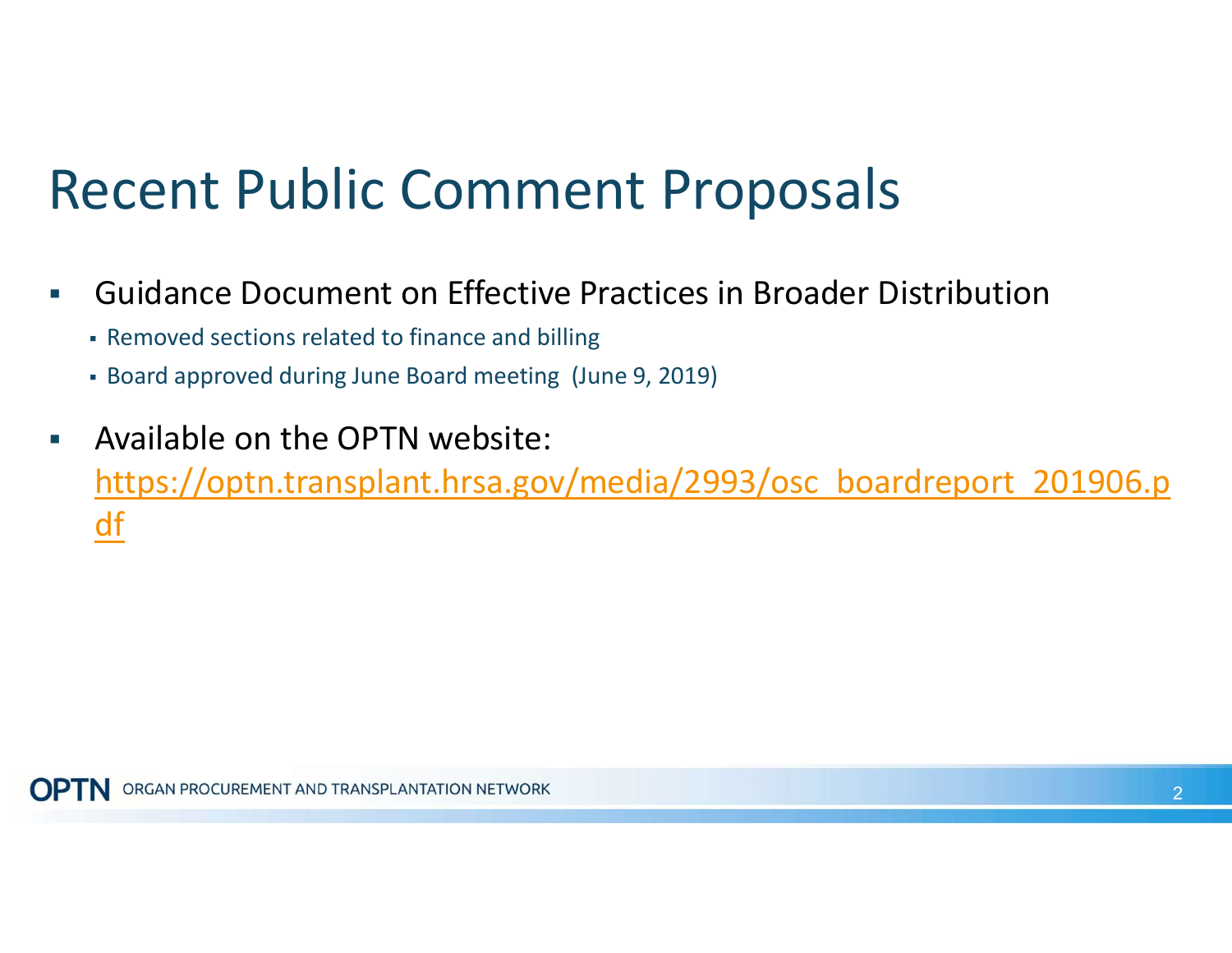## Implementation Dates

- **Extra Vessels** 
	- Will go live on **August 15, 2019**. Some changes include:
		- Newer version of TransNet (users must upgrade to 5.10 version)
		- Removal of Unknown and Cannot Disclose Result options for infectious diseases and PHS increased risk question
		- Additional infectious disease test (Strongyloides)
		- Labels will only include HIV, HBV, and HCV infectious disease tests/results and PHS increased risk question to align with OPTN Policy
	- Updates and communications on this update can be found on the OPTN website: [https://unos.org/unet-system-changes/extra-vessels-changes-are-coming-aug-15/](https://unos.org/unet-system-changes/extra-vessels-changes-are-coming-aug-15)